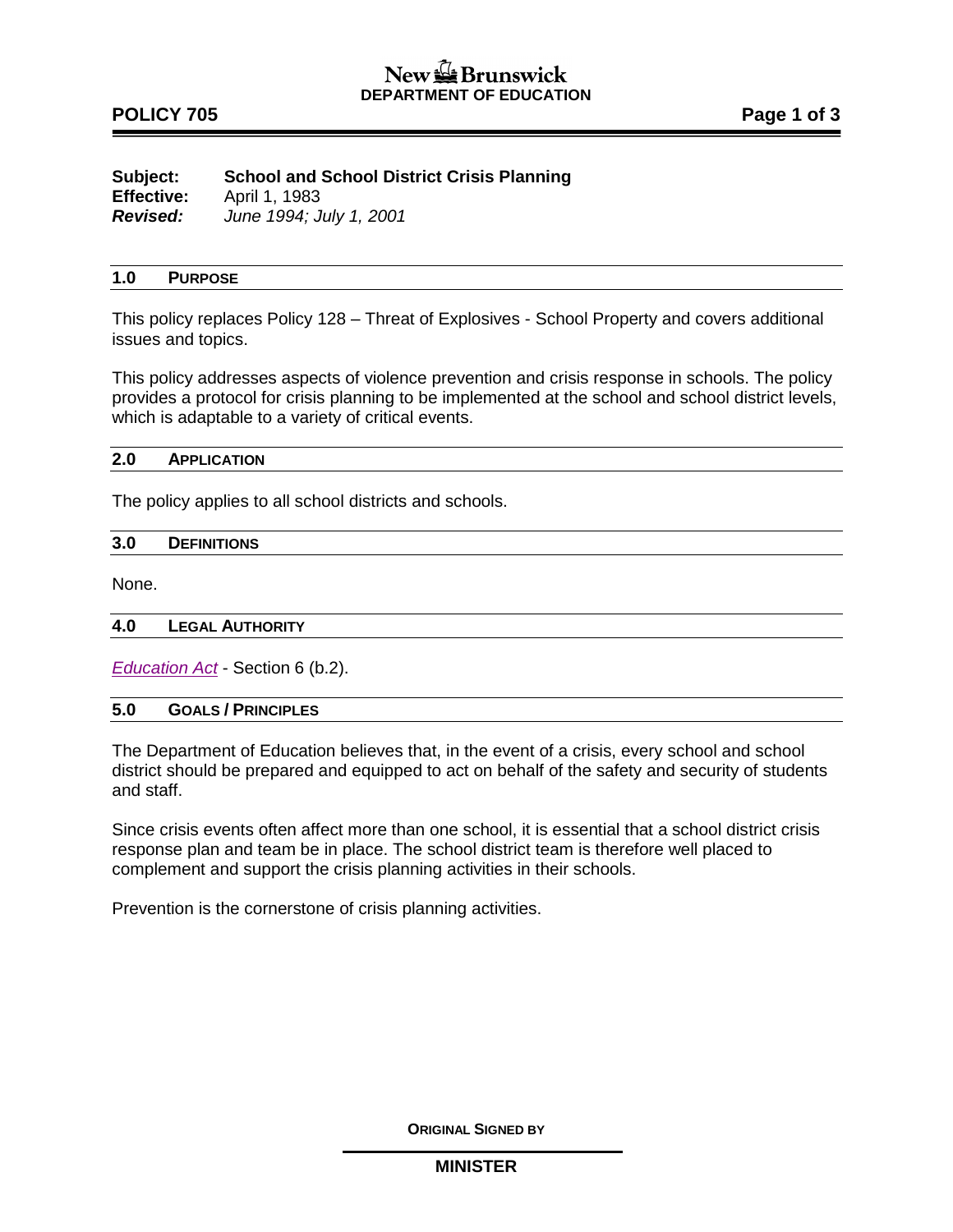# New  $\mathbb{Z}$  Brunswick **DEPARTMENT OF EDUCATION**

## **6.0 REQUIREMENTS / STANDARDS**

### **6.1 School-Level Crisis Response Plan and Team**

- **6.1.1** Each school must have a plan for responding to critical incidents and a crisis response team able to perform the duties required to manage a crisis within the school.
- **6.1.2** Community partners, including police forces, representatives from government departments (such as Health, Family & Community Services, Public Safety) and other emergency personnel, must be consulted in the development of the school crisis plan and may be members of the school crisis response team.
- **6.1.3** The Parent School Support Committee must be involved in the development of the school plan and its ongoing support.
- **6.1.4** The school crisis response plan must be updated and practiced annually.

### **6.2 District-Level Crisis Response Plan and Team**

- **6.2.1** Each school district must have a plan for responding to traumatic events within the district, and a team of resource people able to provide defusing and debriefing for students and staff.
- **6.2.2** Community partners, including police forces, representatives from government departments (such as Health, Family & Community Services, Public Safety) and other emergency personnel, must be consulted in the development of the district crisis plan and may be members of the district crisis response team.
- **6.2.3** The school district plan must be developed in consultation with community partners representing the area served by the school district.
- **6.2.4** The district crisis response plan must be updated annually and practiced regularly.

## **6.3 Training and Communications**

- **6.3.1** Training must be provided to members of district and school crisis planning teams annually.
- **6.3.2** All schools must be in-serviced on the components of the school district protocol, as well as evacuation/secure-the-building procedures to be followed in the event of threats of risk which place the school population in imminent danger.